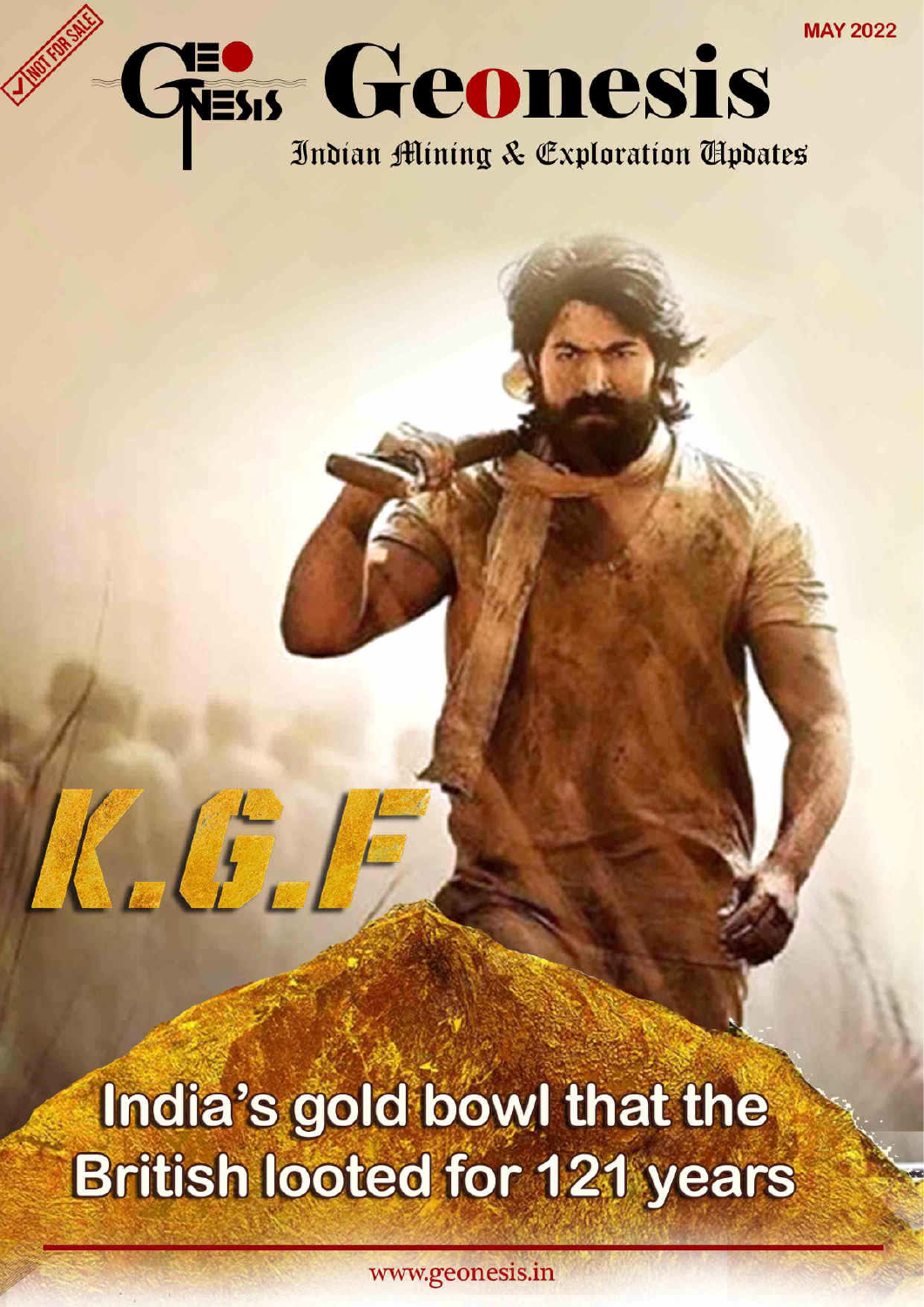# **KGF: India's gold bowl that the British looted for 121 years**

Records claim that the British extracted about 900 tonnes of gold from KGF

South star Yash starrer KGF Chapter 1 did wonders at the box office, while KGF Chapter 2 has been breaking all records worldwide. The makers have already announced that KGF Chapter 3 will follow the success of the first two films in the franchise and will take the story forward. While the film has been grabbing eyeballs, there is one question --What is KGF? Is there a huge goldfield there even today? Did the people working in the KGF gold mine really had to endure such hellish torture? What does the real KGF look like on today's date?

KGF i.e. Kolar Gold Field is located about 90 km away from Bengaluru, the capital of Karnataka. This gold mine in the Kolar district of Karnataka was used to spew gold at one point in time The history of this mine is more than a century old and it is said that the Britishers used to extract gold from here. According to the records related to the history of KGF, the gold hunt started here in the 1700s itself. A report by British officer John Warren states how the British used to rule this gold mine. Warren in his report wrote, that after killing Tipu Sultan in the battle of Srirangapatna of 1799, the British gave the entire empire to the Maharaja of Mysuru, but the British government retained all the rights to this goldspewing land in Kolar.

This land was the perfect example of why India was called the 'Golden Bird'. Records claim that the British extracted about 900 tonnes of gold from this soil. Earlier, Kings had also made attempts to extract gold from here but they did not have the resources for such a big mine, so their efforts failed. However, during the British period, the excavation lasted for 121 years. There were about 30 thousand Indian labourers, as shown in the film. In the beginning, the British exploited the Indian labourers a lot.

The report further states that the British officer John Warren became so eccentric about this

gold in Kolar that he made all the efforts to extract gold from here with the help of some equipment. In this effort, many Indian labourers were exploited and oppressed. They were subjected to various kinds of torture. When the high officials came to know that Warren was not getting much success in extracting gold, the mining was stopped for a few years.

Then in 1871, the attempt to extract gold from the KGF started again. Michael Fitz-



gerald Levelle, a retired officer of the English army, started this work, after reading Warren's report. He got some surveys done in KGF and based on the results of it, he took permission to excavate here again in 1873. By 1875, the work of extracting gold from KGF started. In spite of being dark inside the mine, the passion of Levelle engulfed the Indian labourers in the light of lanterns and candles. The resources were running out, at that time wooden shafts were used to get into the mines which was not a safe way. The greed of the British to extract more gold pushed the Indian labourers into hell. According to an estimate, hundreds of labourers lost their lives in the process of extracting gold. The statistics state that in 121 years of mining, about 6000 labourers lost their lives.

The British government took control of the KGF, and built big bungalows for its officers which are still present here. The British government changed the KGF to mini London. It was the first mine in the country that was running properly. Then KGF started supplying its own electricity and became prosperous in a few years.

You will be surprised to know that Kolar is the first city in the country where electricity was first supplied. In 1889, the British started the production of electricity by installing hydropower plants so that there would be no problem

with gold mining. For convenience, a modern city was established here, where clubhouses were built, golf courses were built, and magnificent roads were built. At that time, people started calling this area Mini London.

This mini London was settled by KGF workers but all these amenities were only for those English officers who used to rule. Many were working in KGF's deep mine with 47-48 degree temperature and more than 90 per cent humidity area. The workers had to live together in a 10 by 10 hut called Coolie Lens. Due to the high temperature inside the gold mines, the rocks used to explode themselves and many workers died at the same time. People of KGF say that instead of getting the dead bodies of the workers out, they were buried by putting in coffins. KGF employees working for more than 30 years, V C Ganesan narrated the tales of atrocities on the workers of KGF during the British period and said that even when the government took over these gold mines, there was no major change in the standard of living of the workers.

The work of extracting gold from KGF continued uninterruptedly. In 1947, India became independent but even after that, the workers of KGF could not be free from the slavery of the British till 1956. After that, the state government took over control. In the year 1972, the Government of India formed a public sector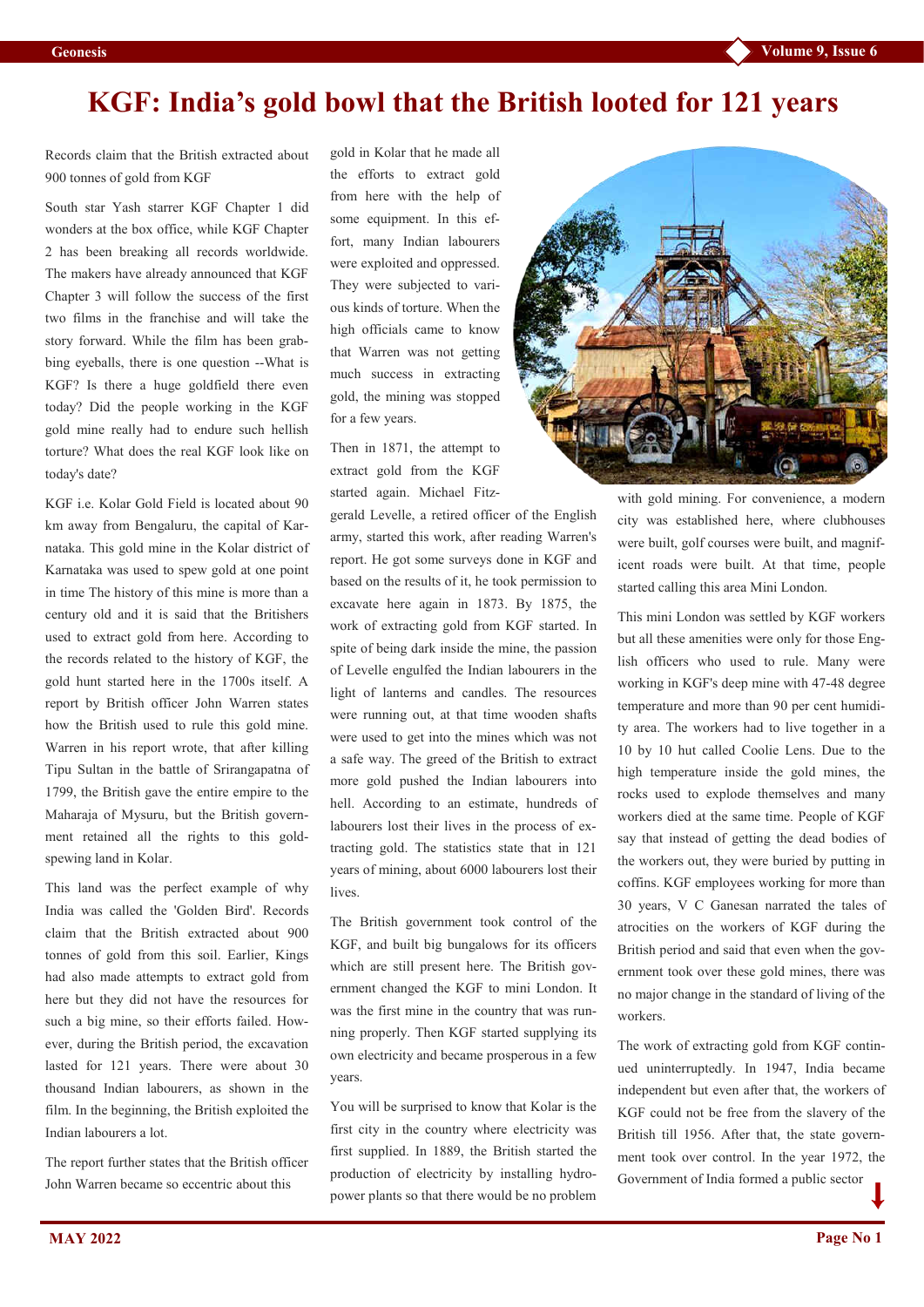unit named Bharat Gold Mines Limited, which took over the gold mining operations in KGF.

As time passed, the gold started getting more below the surface. In the early 1900s, where gold was being found at a distance of 1 km from the surface, by the year 1980, it went to 3 km depth from the surface, that is, about 10 km from the ground. At that time KGF became the second deepest gold mine in the world.

The name of the deepest mine built in KGF was Champion Reef. To go down about 3KM from the ground, a unique lift was made called Shaft in the British era. Many such shafts are still seen around KGF Mines which is now closed after the closure of the company. The shaft which went to the deepest, its name was Gifford shaft. It was through these shafts that workers went down to the mine and from there the gold was brought to the ground.

When the gold started disappearing from sight, the work of extracting it became more cumbersome. Then one day, suddenly BGML closed KGF. That date was 28 February 2001. It was argued that the gold reserves in the mine were almost exhausted. According to BGML, it was a loss deal to extract gold from KGF in the 1990s itself.

**Source: Indiatvnews**

# **Minister Pralhad Joshi urges states to increase pace of exploration of mines**

Coal and Mines Minister Pralhad Joshi on Wednesday asked states to increase the pace of exploration of mineral blocks to give a push to the goal of self-reliant India, adding that Rs 8.8 crore was released by the Centre as incentive in the last financial year in favour of 14 state governments.

Joshi also said six mines funded by the National Mineral Exploration Trust (NMET) were auctioned by four state governments in FY'22 with revenue generation stream of Rs 1.63 lakh crore.

The Minister urged the State Governments to speed up exploration and mining activities," the mines ministry said in a statement.

The recent reforms undertaken in the mining sector are based on the views obtained from state governments, Joshi added.

In FY'22, NMET received the highest-ever release of funds of Rs 125 crore and approved projects cost of Rs 748 crore.

Joshi was chairing the fourth governing body meeting of NMET here on Wednesday.

He said as a fully autonomous body, funds will not be a limiting factor for NMET operations.

During the last financial year, NMET performed exceedingly well in terms of sanctions of projects and providing funds to exploration agencies, surpassing the performance of previous years.

NMET was set up in 2015 with a view to increase mineral exploration in the country. The governing body of NMET lays down the broad policy framework for the functioning of the trust and to review its working.

#### **Source: Financial Express**

# **Govt moves ahead with proposal to merge Coal India arm with MECL**

The government is moving ahead with a proposal to merge Coal India arm CMPDI with the Mineral Exploration and Consultancy Ltd (MECL) and will prepare a cabinet note on the same.

The government is moving ahead with a proposal to merge Coal India arm CMPDI with the Mineral Exploration and Consultancy Ltd (MECL) and will prepare a cabinet note on the same.

Central Mine Planning & Design Institute Ltd

(CMPDI) is the planning and design arm of [Coal India](https://www.business-standard.com/topic/coal-india) Ltd (CIL).

The mines ministry, in a letter to the CMDs of MECL and CMPDI, sought details such as profitability, turnover, current order books and current position of manpower of the [companies](https://www.business-standard.com/topic/companies) in preparation of the merger.

The government "has approved the merger of MECL and CMPDI. In order to work out the modalities for preparation of the cabinet note, the... information may be provided to the

Ministry of Mines," the official memorandum said.

The information sought also includes the authorised capital and paid up capital, details of assets, establishments and valuation, among others.

In a letter to Coal Minister Pralhad Joshi, All India Association of Coal Executives (AIACE) Principal General Secretary P K Singh Rathor welcomed the move but expressed concerns on how the merger will take place.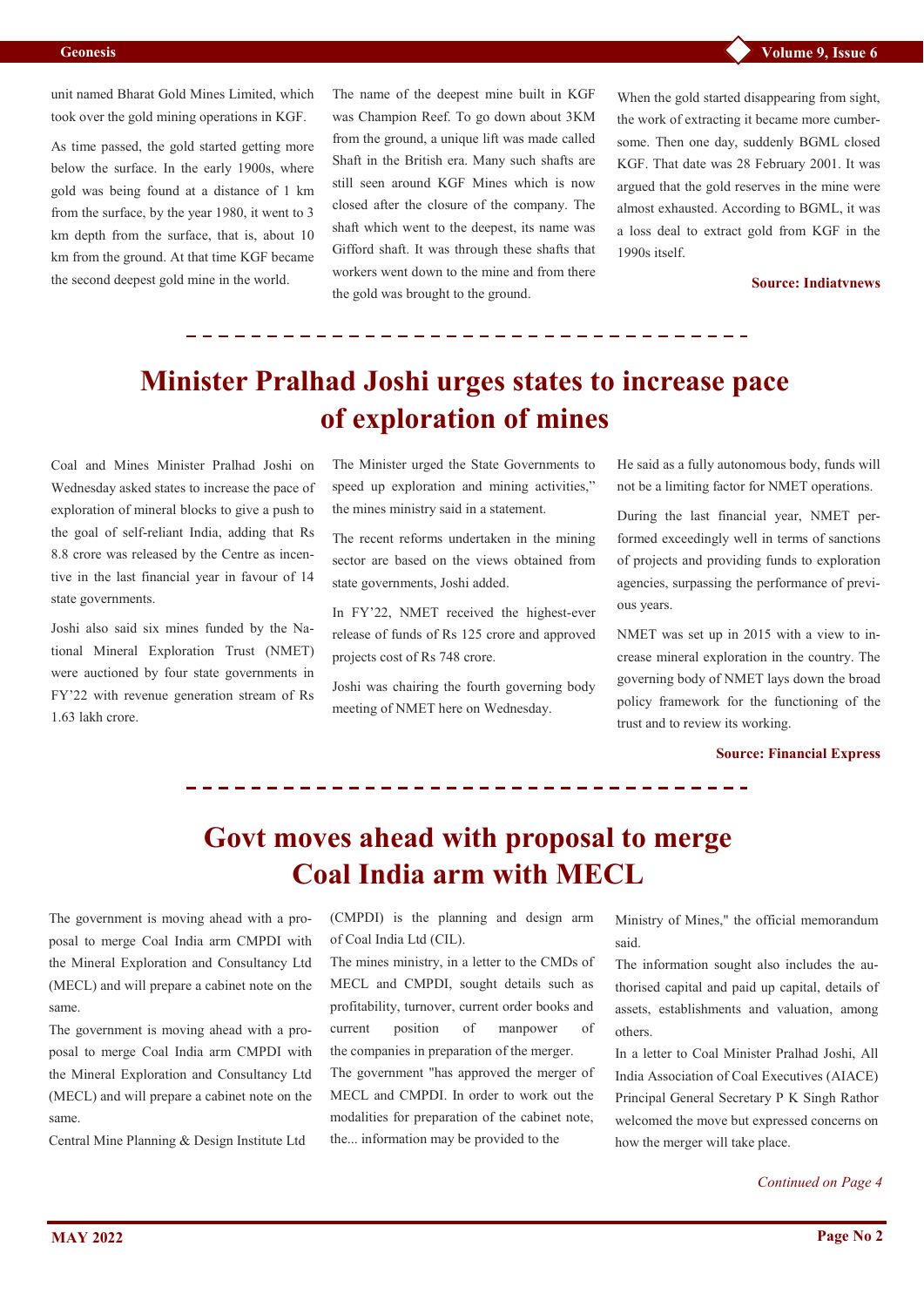# **Industry Opinion**

*Voice of Mineral & Mineral Sector*

Increase in the price of gold began 6 months ago - 1700 USD per Oz to now 2000US\$. This trend should have been taken note of by the MoM and urged the States to Auction all the drilled gold resource blocks (drilled by Govt agencies) for developing them into mines. At the same time, Section 10A2B should have been restored and asked the States to grant PLs and MLs to permit the private sector & PSUs to progress the gold resource blocks (drilled and defined by them) to mining stage. Instead of doing that the MoM is content with the States auctioning G4 stage blocks for granting CLs. There have been very few takers for such G4 blocks. Would you say, all these are too much to expect from IAS heading Bureaucracy at the Ministry ?? After all, the Minister is happy with an IAS managing the GSI, an organization having the largest number of Geologists and Geophysicists in our country. IAS is the Panacea for all the Hills!! Not plate tectonics. Right??



**Upcoming Events**

### Bidders are billionaires and they too, barring a few, want FCFS system to replace the Auction mode. Billionaire companies outbid millionnairs and commit to pay high premium for acquiring either CL or ML. Did any company who has acquired a CL sought financial help from MoM, so far? Where was the need for extending financial help to doing exploration by billionnaire concession holders?. MoM is indulging in all sorts of gimmicks to attract investors without getting rid of the Auction System which is the main hurdle for a large number of investers interested in exploration and mining of non-bulk metalliferous minerals in the country. Auction system is highlyPartisan and is vesting the mineral wealth in the hands of a few very wealthy companies, leading to Inequitable distribution of mineral resources of our nation. Apex court has recently warned the States and MoM against encouraging bidders from committing to share 100% and over 100% revenue with the Govt



### **Suggestion By:**

### **Dr. V N.Vasudev,**

Advisor, Mineral Resources Development and Mineral Exploration Policy Matters. M/s TANKA Engineers Llc., Bengaluru.

# **MBD 2022**



### **INTERNATIONAL CONFERENCE & EXHIBITION**

ON

# **MINERAL BUSINESS DEVELOPMENT**

**PROSPECTS AND CHALLENGES OF MINERAL BASED PRODUCTS AND UTILIZATION OF WASTES FOR THE 'MAKE IN INDIA' INITIATIVE** 



### **IN ASSOCIATION WITH**



### **HIGHLIGHTS OF MBD-2022**

- **CONFIRMATION FROM MORE THAN 30 MINERAL COMPANIES** OF INDIA AND ABROAD
- · TECHNICAL DELIBERATIONS UNDER INDUSTRIAL MINERALS, **FERROUS & NON-FERROUS MINERALS AND WASTE UTILIZATION**
- MORE THAN 30 ABSTRACTS RECEIVED SO FAR
- EXHIBITION OPPORTUNITIES FOR EQUIPMENT MANUFACTURERS. **TECHNOLOGY SUPPLIERS AND MINERAL PRODUCERS**
- · EXCELLENT OPPORTUNITY TO MEET MINING COMPANIES AND **MINERAL PRODUCERS**

### **Date: November 10-12, 2022 Venue: Hotel Radisson Blue, Nagpur, India**

**Contact: +91 9373818839 , +91 9823015772 E-Mail: mbd.info2021@gmail.com , mineralinfoindia@gmail.com www.mineralinfo.net**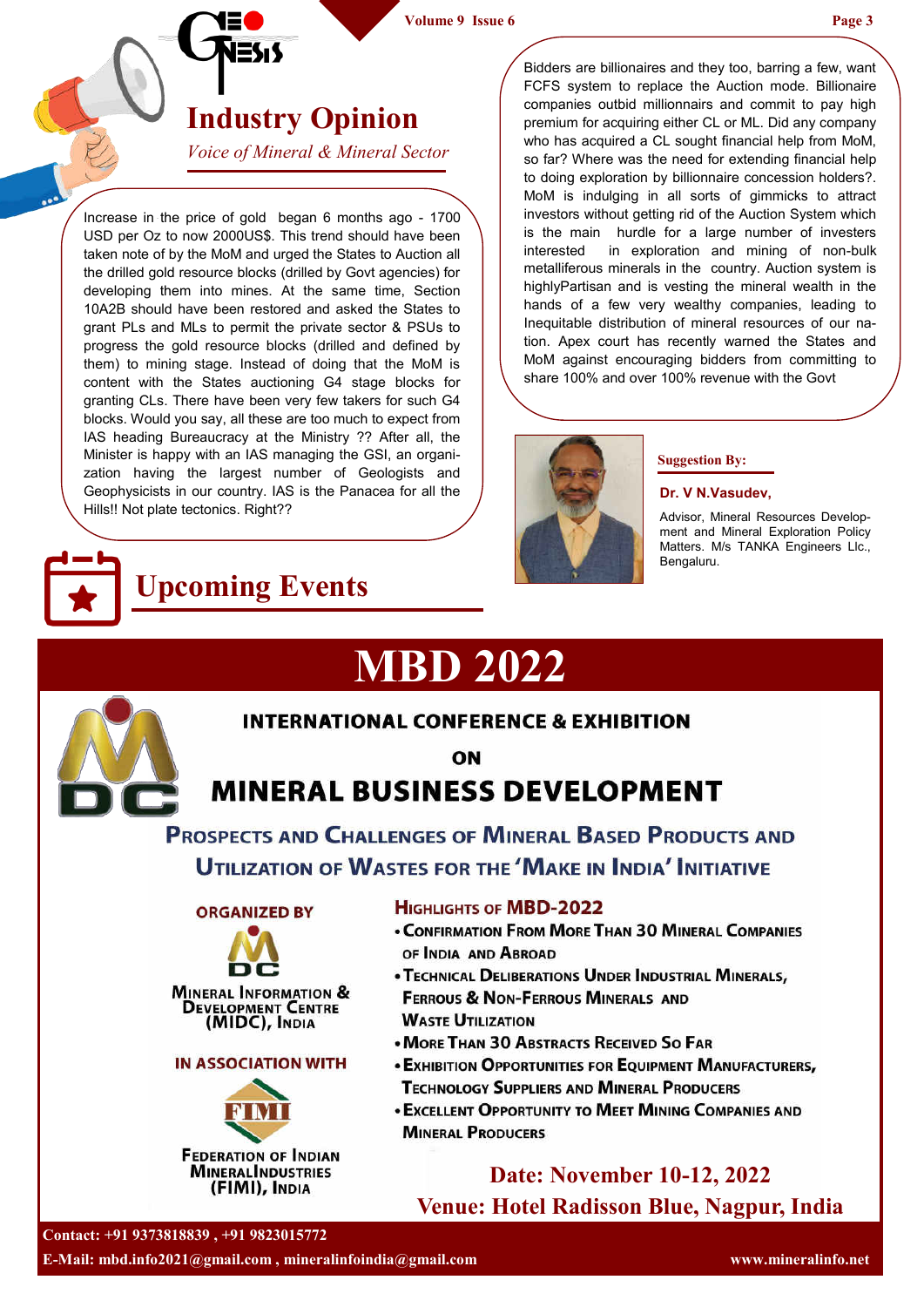On the proposal to separate CMPDI from CIL, Rathor had earlier said "there will a huge problem regarding adjustment of employees and executives because both organisations have different salary structure. So, such proposal coming in mind also deserves to be discarded." AIACE -- an association of serving and retired

executives of [Coal India](https://www.business-standard.com/topic/coal-india) -- had sought wider consultation over the proposal to separate the state-run firm's exploration, planning and design arm from the company.

The AIACE had earlier alleged that the proposed move to split CMPDI from Coal India is aimed at "clearing the deck" for private

consultancy companies.

MECL functions under the Ministry of Mines with 100 per cent government holding, for systematic exploration of minerals.

Coal India accounts for over 80 per cent of domestic coal output

**Source: Economic Times**

# **Govt asks SC to allow iron ore exports from Karnataka**

"In other parts of the country, there is no restriction on export of iron ore. The restriction imposed in Karnataka was under extraordinary situation prevailing then because of unprecedented illegal mining. However, as the situation has changed, the court may allow export to bring these mines on par with the other states," it said in its affidavit.

The Central government has told the Supreme Court that it may allow export of iron ore to bring the mines in Karnataka at par with other states and also align the operation of these mining plants with the rest of the country.

Supporting the stand of the miners from Karnataka to allow them to export their stocks of iron ore, the mines ministry told the apex court that the situation has improved since the ban was imposed in the state due to illegal mining and encroachment of forest land. The improvement is manifest from various SC-appointed CEC reports, it

In other parts of the country, there is no restriction on export of iron ore. The restriction imposed in Karnataka was under extraordinary situation prevailing then because of unprecedented illegal mining.

However, as the situation has changed, the court may allow export to bring these mines on par with the other states," it said in its affidavit.

According to the Central government, the regulatory mechanism has also changed since 2015 when the amendments were made to the Mines and Minerals (Development and Regulation) Act. The new rules provided for allocation of mineral concessions through a transparent process of auction and stringent penal provision for effective deterrence, introduction of star ratings for sustainable mining and administrative measures by launching the mining surveillance system, including drone survey, it pointed out.

The Central government's response came after the top court had asked it to clarify its stand on the export of extracted iron from Karnataka to rescue the mining industry which is under stress. The mining companies had claimed that they were dying and facing closure due to their stocks not getting sold or receiving genuine prices due to ban on export in Karnataka while steel companies, on other hand, were importing iron ore and making huge profits.

The Federation of Indian Mineral Industries, Southern Chapter, had asked the SC to do away with e-auction norms for mining leases situated in the districts of Ballari, Tumakuru and Chitradurga districts.

Stating that a dual regime was not required in Karnataka vis-a-vis the rest of the country, the industry body pointed out in Odisha, lessees have access to an open market and are not constrained to sell the ore by e-auction to a closed group of buyers, and can even export the ore. However, leaseholders in Karnataka were not granted similar relaxation. It asked the top court to discontinue the e-auction mandated through a judgement in 2013 for the sale and purchase of iron ore in Karnataka.

The Supreme Court had in 2012 banned the export of iron ore pellets from Karnataka to check environmental damage in the state and fixed maximum permissible annual production limit at 35 MMT for the A and B category mines.

**Source: Financial Express**

# **India is a rich source of rare earths, but still imports. US collaboration can help change that**

India is 100% import dependent on critical minerals. We need mining reforms, US partnership.

The fourth US-India 2+2 dialogue between S. Jaishankar, Rajnath Singh and Antony Blinker,

Llyod Austin this month put the focus back on building cooperation on supply chain resilience, trade partnership for critical and emerging technology to deal with issues of climate, economy and pandemic impact.

Out of all these areas of discussion enhancing India-US partnership, the critical minerals and emerging technology are the major need of the hour for their green future goals.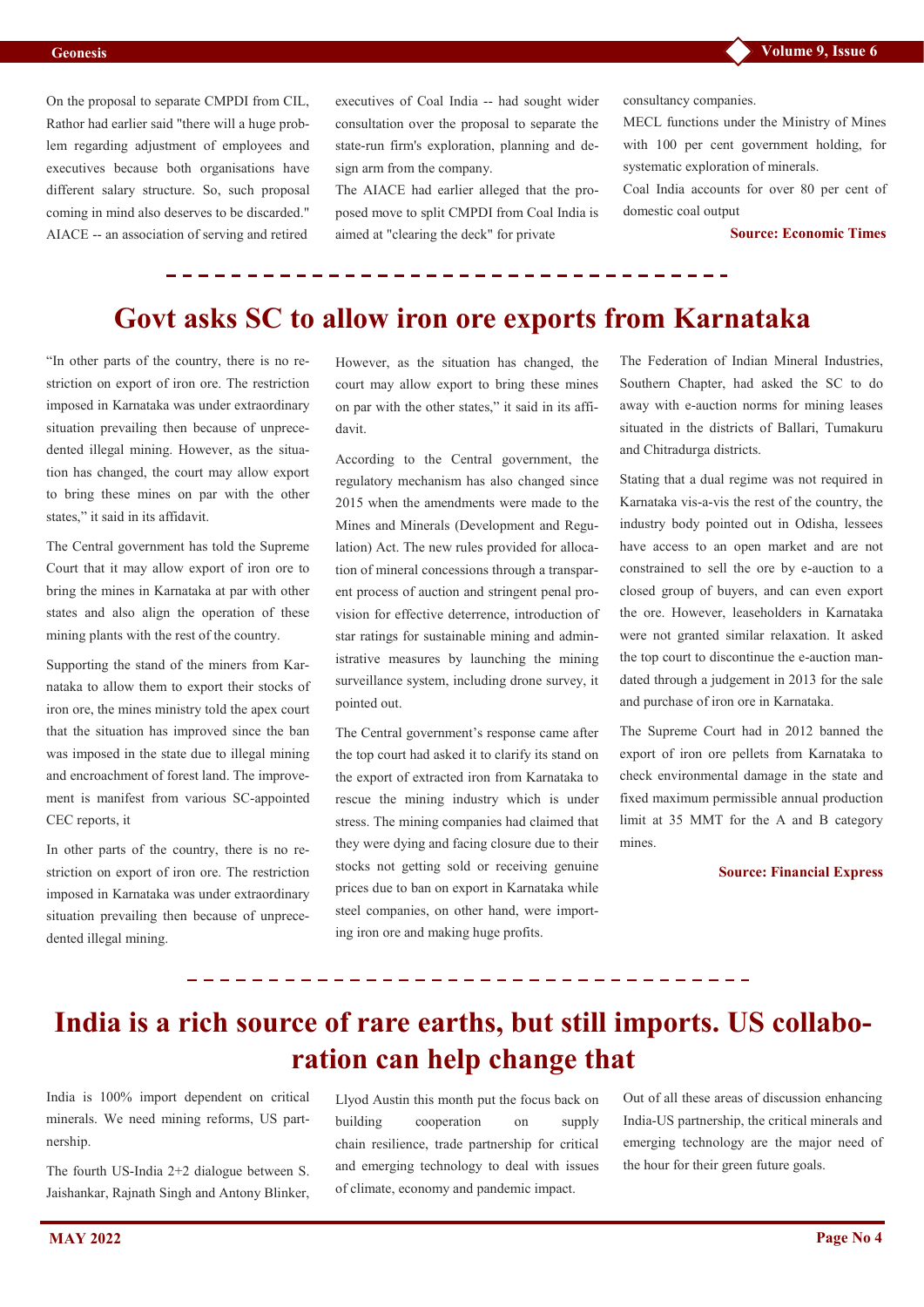### **Rare earth elements and critical minerals :**

According to the International Union of Pure and Applied Chemistry, 'Rare Earth Metals are a family of 17 elements in the periodic table, which involve 15 Lanthanides group elements, along with Yttrium and Scandium. They were discovered in  $18^{th}$ -19<sup>th</sup> century, with Yttrium being the first and Promethium the last discovered rare earth element.'

These elements are divided into two forms: Heavy and Light Rare Earth Elements. Light rare earth elements are uncritical being abundantly available, while heavy elements are more critical due to their high demand and less availability. Among LREEs, Neodymium is the most critical one as it is extensively used in all mobile phones, medical equipment and electric vehicles. It is important for the manufacturing of permanent magnets that are used in wind turbines and data storage systems. The heavy elements like, dysprosium, yttrium and cerium are critical for clean energy technologies, however, due to their limited supply, they have a small market.

strategic partnership, after their defence and trade relations. The green future partnership began taking shape since the India-US energy dialogue in 2005, which set up five working groups focusing on emerging technologies and renewable energy, besides oil, gas, coal, energy efficiency, and civil nuclear.

Although the two countries have different resource endowments and capabilities, their green future has potential to build a more developed, resilient and sustainable clean energy supply chain. The difference in their preferences was reflected in the Donald Trump administration's decision to withdraw from the Paris Agreement, while India announced its continued commitment the same year. But the cooperation continued and got most strengthened with the announcement of the Strategic Energy Partnership (SEP) in 2018 that emphasised US-India engagement expansion through government and industry channels. As part of SEP, US-India established four technical pillars focusing on oil and gas; power and energy efficiency; renewable energy; and sustainable growth. The pillars of SEP were recognised by the joint statement by Trump and PM Naren-

### **WHERE ARE THE WORLD'S LARGEST RARE EARTH RESERVES**

Reserves in metric tonnes of REO (rare earth oxides) as of 2020

| World total          |                            | 12,00,00,000 |
|----------------------|----------------------------|--------------|
| China                | 4,40,00,000                |              |
| Vietnam              | 2,20,00,000                |              |
| Brazil               | 2,10,00,000                |              |
| Russia               | 1,20,00,000                |              |
| India                | 69,00,000                  |              |
| Australia            | 41,00,000                  |              |
| Greenland            | 15,00,000                  |              |
| <b>United States</b> | 15,00,000                  |              |
| Tanzania             | 8,90,000                   |              |
| Canada               | 8,30,000                   |              |
| South Africa         | 7,90,000                   |              |
|                      | 8,00,00,000<br>4,00,00,000 | 12,00,00,000 |

Source: U.S. Geological Survey

### **A greener future**

Energy security and shift to a green future have been at the core of the India-US

dra Modi in February 2020.

The US, under President Joe Biden, rejoined the Paris agreement in 2021 and organised the virtual summit on Climate Summary of

Proceedings convened by 40 world leaders. The summit involved the US-India joint statement launching the 'Climate and Clean Energy Agenda 2030 Partnership'. As part of this partnership, the US set its target to reduce greenhouse gas emissions by 50-52 per cent below 2005 levels by 2030, and India shared its objective to install 450 GW of renewable energy by 2030.

### **Critical mineral resilience**

In the current scenario of increasing supply chain vulnerabilities and global semiconductor crisis, the world is looking for alternatives and initiatives in the form of resilience. In the case of India and the US, both have become increasingly active in their path to secure a supply chain of critical minerals and elements in the past decade. Recently, both have introduced acts and legislation prioritising the domestic manufacturing capacity that requires secured access to critical elements like the US Compete Act and the Indian Semiconductor Mission. Be it their bilateral or multilateral arrangements, every dialogue involves critical minerals and emerging technology as points of discussion.

Critical minerals are already developing as a new base for US-India multilateral collaboration, as seen in the "Quad critical and Emerging Technology Working group", which aims to develop supply resilience among Quad members—India, US, Japan, and Australia.

The focus on critical minerals supply chain began primarily after the China-Japan Senkaku-Diaoyu island dispute (2010), which was followed by a rareearth embargo imposed by China. This was taken as a serious threat by the US, European Union and Japan because they were the major importers of rare earths. This made the US House of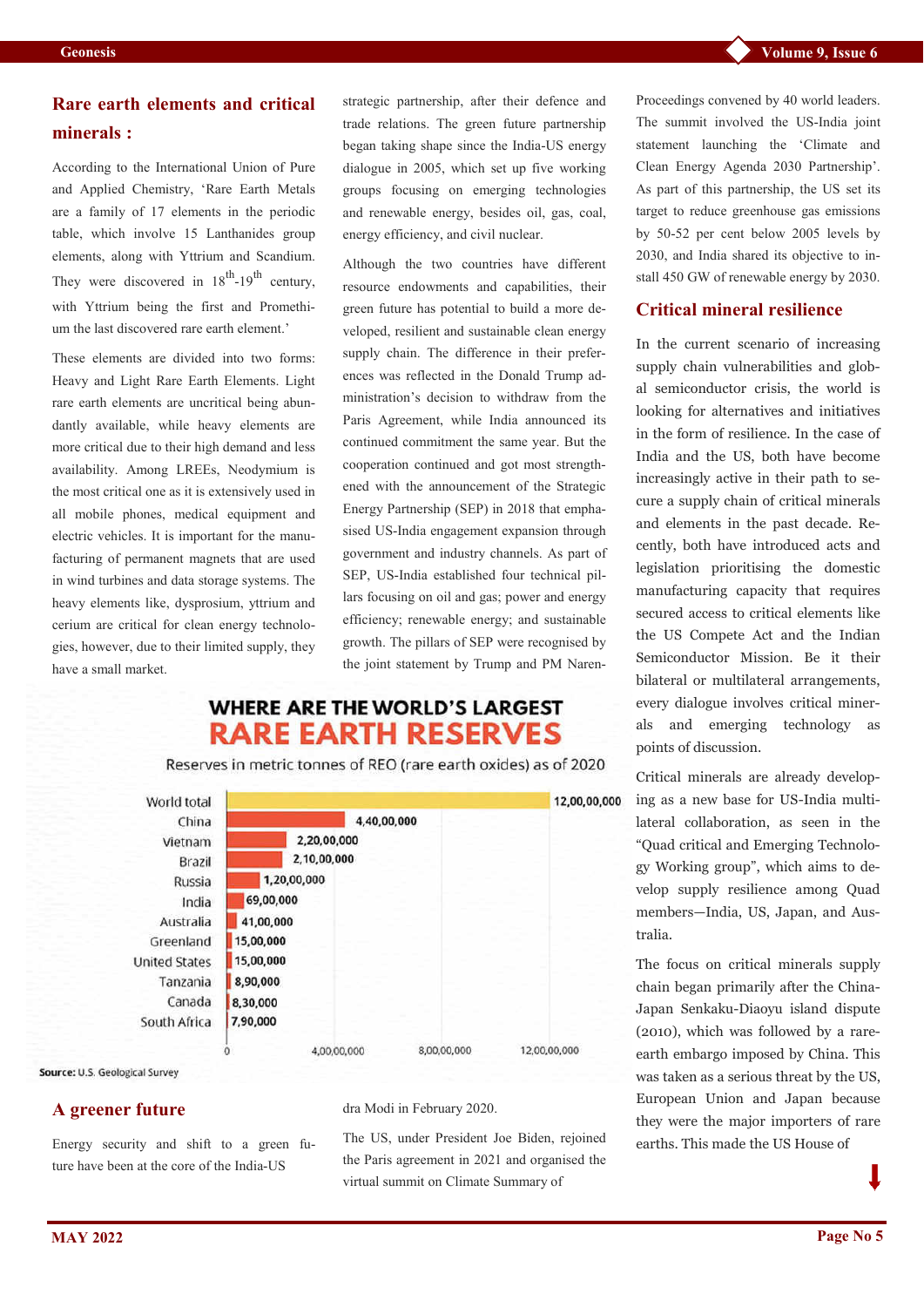Representatives pass H.R. 761 that declared rare earths as essential for economic growth and national security.

The US critical minerals vulnerability got more acute with the US-China trade war (2018), when China retaliated against USimposed tariffs by restricting the export of rare earths and other critical minerals to China. The Covid-19 pandemic caused global semiconductor shortage added to the growing global critical minerals vulnerability. There have been multiple strategic initiatives announced by the US to develop its domestic critical minerals mining, such as the Strategy

to Secure and Reliable Supplies of Critical Minerals (2017), On shoring Rare Earth (ORE) Act (2020), US Compete Act (2022), and others.

In the case of India, the economy continued to slow down due to the pandemic. India, as a reservoir of 49 major critical and non-fuel minerals, as reported by the Council on Energy, Environment, and Water (CEEW) and the Ministry of Science & Technology, can be a sustainable source for the manufacturing sector. Despite having a rich deposit of monazite on beach sand, India is 100 per cent import dependent for its rare earth supplies due to its

Print

mining being restricted to public sector undertakings (PSUs), particularly, the Indian Rare Earth Limited (IREL) and Kerala REL. The reforms in the Indian mining and downstream sector of critical minerals can boost not only its domestic high-tech manufacturing, but also its green future goals.

In the growing US initiatives to reduce reliance on Chinese raw materials and critical minerals, the India-US strategic partnership is the need of the hour. India, with its mining reforms, and the US with its increasing strategic initiatives, can enhance their supply chain resilience.

# **SEVENTEEN RARE EARTH ELEMENTS**

| Rare<br>earth name | <b>Discovery</b><br>year | <b>Atomic name</b><br>& number | Light/heavy<br><b>REE</b> | Critical/<br><b>Uncritical</b> |
|--------------------|--------------------------|--------------------------------|---------------------------|--------------------------------|
| Yttrium            | 1788                     | $Y-39$                         | Heavy                     | Critical                       |
| Cerium             | 1803                     | $Ce-58$                        | Light                     | <b>Excessive</b>               |
| Lanthanum          | 1839                     | $La-57$                        | Light                     | Uncritical                     |
| Erbium             | 1842                     | $Er-68$                        | Heavy                     | Critical                       |
| <b>Terbium</b>     | 1843                     | $Tb-65$                        | Heavy                     | Critical                       |
| Ytterbium          | 1878                     | $Yb-70$                        | Heavy                     | <b>Excessive</b>               |
| Holmium            | 1878                     | Ho-67                          | Heavy                     | <b>Excessive</b>               |
| Scandium           | 1879                     | $Sc-21$                        | Heavy                     | Critical                       |
| Samarium           | 1879                     | $Sm-62$                        | Light                     | Uncritical                     |
| Thulium            | 1879                     | Tm-69                          | Heavy                     | <b>Excessive</b>               |
| Praseodymium       | 1885                     | Pr-59                          | Light                     | Uncritical                     |
| Neodymium          | 1885                     | <b>Nd-60</b>                   | Light                     | Critical                       |
| <b>Dysprosium</b>  | 1886                     | Dy-66                          | Heavy                     | Critical                       |
| Europium           | 1886                     | Eu-63                          | Heavy                     | Critical                       |
| Gadolinium         | 1886                     | $Gd-64$                        | Heavy                     | Uncritical                     |
| Lutetium           | 1907                     | $Lu-71$                        | Heavy                     | <b>Excessive</b>               |
| Promethium         | 1947                     | Pm-61                          |                           |                                |

Source: Author

### **About Author:**



**Neha Mishra** is a Research Associate (Indo-Pacific Group) at the Centre for Air Power Studies. She is doing her PhD from the University of Delhi on 'India-China Geo-economic Engagement'. Views are personal.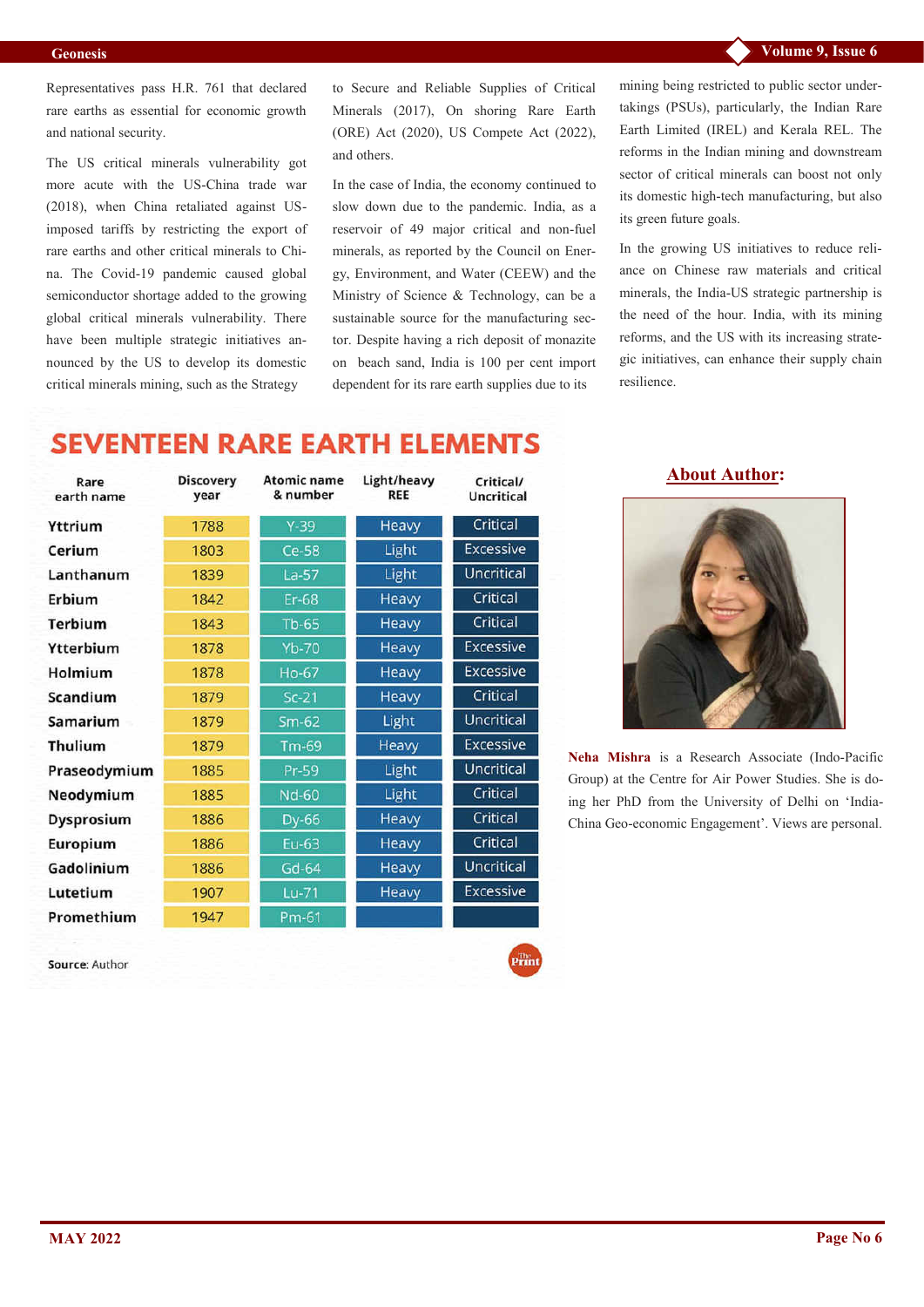# **India expects 350 million tonnes of private mine coal output by 2030**

The private coal mines, together with those allocated to state-owned firms, are anticipated to produce between 80Mt and 85Mt in 2021- 2022.

India anticipates private coal mines to provide 350-400 million tonnes (Mt) of coal by the end of this decade, reported Reuters citing a senior coal ministry official.

The projected increase in production would help the country reduce its reliance on imports, the official told an industry conference.

In 2020, India opened the coal mining sector to private firms following a prolonged period of lobbying. Among these firms were Vedanta and Adani Enterprises.

More than 90% of India's coal imports are from Indonesia, Australia and South Africa.

Amid high global prices, India reduced imports in recent months and increased dependence on state-controlled mining company Coal India.

The miner aims to produce 670Mt of coal in 2021-2022.

Indian Ministry of Coal Additional Secretary M Nagaraju was cited by the news agency as saying that the coal mines auctioned to private firms, together with those allocated to staterun companies, are expected to produce 80Mt-85Mt in 2021-22.

Nagaraju also said that production from these

mines is expected to surge nearly 60% to 130Mt-135t during the year ending March 2023

Last month, the Indian Ministry of Coal [auctioned](https://pib.gov.in/PressReleaseIframePage.aspx?PRID=1797860) 42 coal mines under the commercial coal mining auction process. These mines have a combined capacity of 86Mtpa.

Last year, [India's Ministry of Coal asked Coal](https://www.mining-technology.com/news/coal-india-electric-vehicles-pods/)  [India](https://www.mining-technology.com/news/coal-india-electric-vehicles-pods/) to diversify its operations and invest in areas such as electric vehicles and charging stations, as well as participate in overseas tenders seeking coal.

**Source: Reuters**

# **India's gold mine output 1.6 tonnes in 2020; may rise to 20 tonnes/year: WGC**

The World Gold Council (WGC) launched a report titled 'Gold Mining in India', as part of a series of in-depth analysis on the Indian gold market.

Regulation) Act and introduction of the National Mineral Policy and National Minerals Exploration Policy.

"If this trend continues, India's mine production is expected to increase in the coming years. That said, we see this materialising only over the longer-term as potential investors will, for the foreseeable future, wait to see how successfully the new policies will be implemented and how effective they will be," Somasundaram said.He mentioned that gold mining has the potential to provide significant sustainable socio-economic development for India, not just through investment in exploration and mining for gold, but also through the legacy of training a skilled workforce.

"Furthermore, mining helps to bring

infrastructure investment to a region, initiating and supporting associated service industries, many of which often persist long beyond the working life of the mine."It is only when investors can see real evidence of India managing its gold mining assets more efficiently that we can expect inward investment to emerge. And at that point, the country's gold mining sector will enjoy a much brighter future," Somasundaram said.

On the three problem areas, the WGC report said that the process of securing approval for a mining licence is usually lengthy, involving multiple agencies and requires 10-15 approvals for a single licence." Applications are often subject to substantial delays, leading to a lengthy and costly hold-ups in project development. All of this dissuades investment, particularly from multi-national companies who can invest their resources into countries with similar geological perspectivity but with less legacy burden," the statement said.

Import tax on mining equipment and other direct and indirect taxes remain high compared to other countries." In the absence of domestically produced alternatives, project developers have little option other than to import specialist mining equipment, much of which comes from a small number of manufacturers. High import taxes increase capital cost and deter development," it said.

The report pointed out that many of the key gold mining areas are in remote locations in states with poorly developed infrastructure. In particular, inadequate road and rail links can make moving materials to and from sites difficult and costly. As a result, there has been limited investment in gold exploration over the past 15 years.

However, WGC said that in recent years the Indian government has proposed and implemented various policy changes to help develop India's gold mining sector by addressing the most problematic areas. In March 2015, the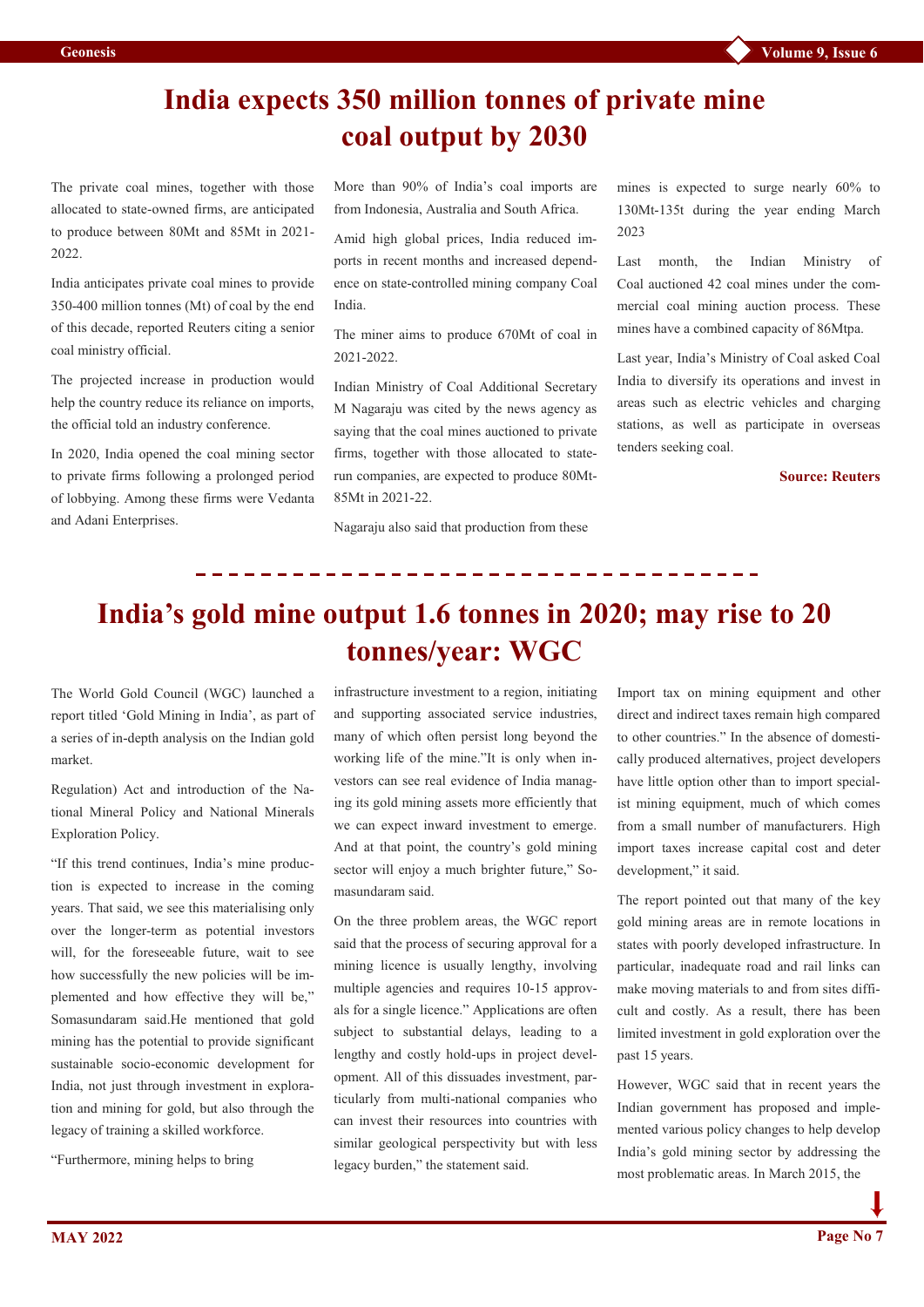Parliament approved an amendment to the Mines and Minerals (Development and Regulation) Act 1957 (MMDR), which allowed private companies to bid for mining leases via a competitive auction process and extended the period for major mining leases from 30 to 50 years.

In June 2016, government approved the National Minerals Exploration Policy (NMEP) in an attempt to stimulate mining exploration, while in March 2019 the government announced the implementation of the new National Mineral Policy (NMP 2019) in an attempt to reduce bottlenecks and encourage development in the sector. This policy applies to non-coal and non-fuel minerals and aims to increase the value of minerals produced in India by 200 per cent over a seven-year period.

According to data published by the Ministry of Mines, India's current defined gold reserves total 70.1 tonnes. "88 per cent of India's gold reserves are in the state of Karnataka; a further

12 per cent are situated in Andhra Pradesh and an insignificant amount (less than 0.1t) are found in Jharkhand," the report said. Since its restart in 1947, through to 2020, Hutti Gold Mine, located in the Raichur district of Karnataka, has produced some 84 tonnes of gold and is currently the only significant gold producer in India.

**Source: Business Standard**

## **India urges states to boost coal imports for next three years**

The decision comes amid fuel crisis in the country as coal inventories touched their lowest pre-summer levels in nine years.

The Indian Government has directed its states to boost coal imports to meet the required demand, for the coming three years, reported [Reuters](https://www.reuters.com/world/india/exclusive-india-power-minister-tells-states-step-up-coal-imports-3-years-sources-2022-04-27/) citing four sources.

The decision by the government comes amid a severe fuel crisis as the country's coal inventories reached the lowest pre-summer levels in the past nine years.

Said to be the second-largest coal importer in the world, India is expected to significantly add to the global demand for coal during the next three years.

This is due to a longer timeline set up by Indi-

an Power Minister R K Singh, seeking to increase coal imports.

A power ministry official, who attended Singh's meeting with state officials, said: "The states were asked to continue importing because the private sector will take till at least early 2025 to produce significant output."

Another ministry official said that the states were urged to sign long-term deals for coal imports to reduce prices while ensuring supply.

The states were also asked to purchase rail wagons to help address logistics problems.

Last month, the Indian government said it 'achieved a significant reduction in import despite a surge in power demand', as a result

of key reforms.

One of the state officials at the meeting said: "Only last year, they told us to cut down imports.

"Now they want us to import as much as we can and are saying there are supply constraints. This is a very confusing, mixed signal."

Last month, a senior coal ministry official was reported by Reuters as saying that India is [expected](https://www.mining-technology.com/news/india-mine-coal-2030/) to produce 350-400 million tonnes (Mt) of coal from private coal mines by the end of this decade.

More than 90% of India's coal imports are from Australia, Indonesia, and South Africa.

#### **Source: Mining Technology**

# **FIMI appoints Hindustan Zinc CEO – Arun Misra as Chairman of Sustainable Mining Initiative**

As a chairman, the focus will be to facilitate long-term viability of sustainable mining operations

The Federation of Indian Mineral Industries (FIMI), a leading mining body, has appointed Arun Misra, CEO and Whole-Time Director, Hindustan Zinc, as its Chairman of Sustainable Mining Initiative- A Sustainable Committee of FIMI during an event in Bhubaneshwar. Arun Misra currently also serves as the Chairman of the International Zinc Association.

Hindustan Zinc, India's largest and the world's second-largest zinc-lead miner, is an industry leader with over five decades of mining and smelting experience. As afully integrated player with a keen focus on delivering holistic

value to its stakeholders, the company is committed to safe, smart, and sustainable operations.

On the occasion, Arun Misra said, "We must value the resources provided by mother earth both above the ground (agriculture) and below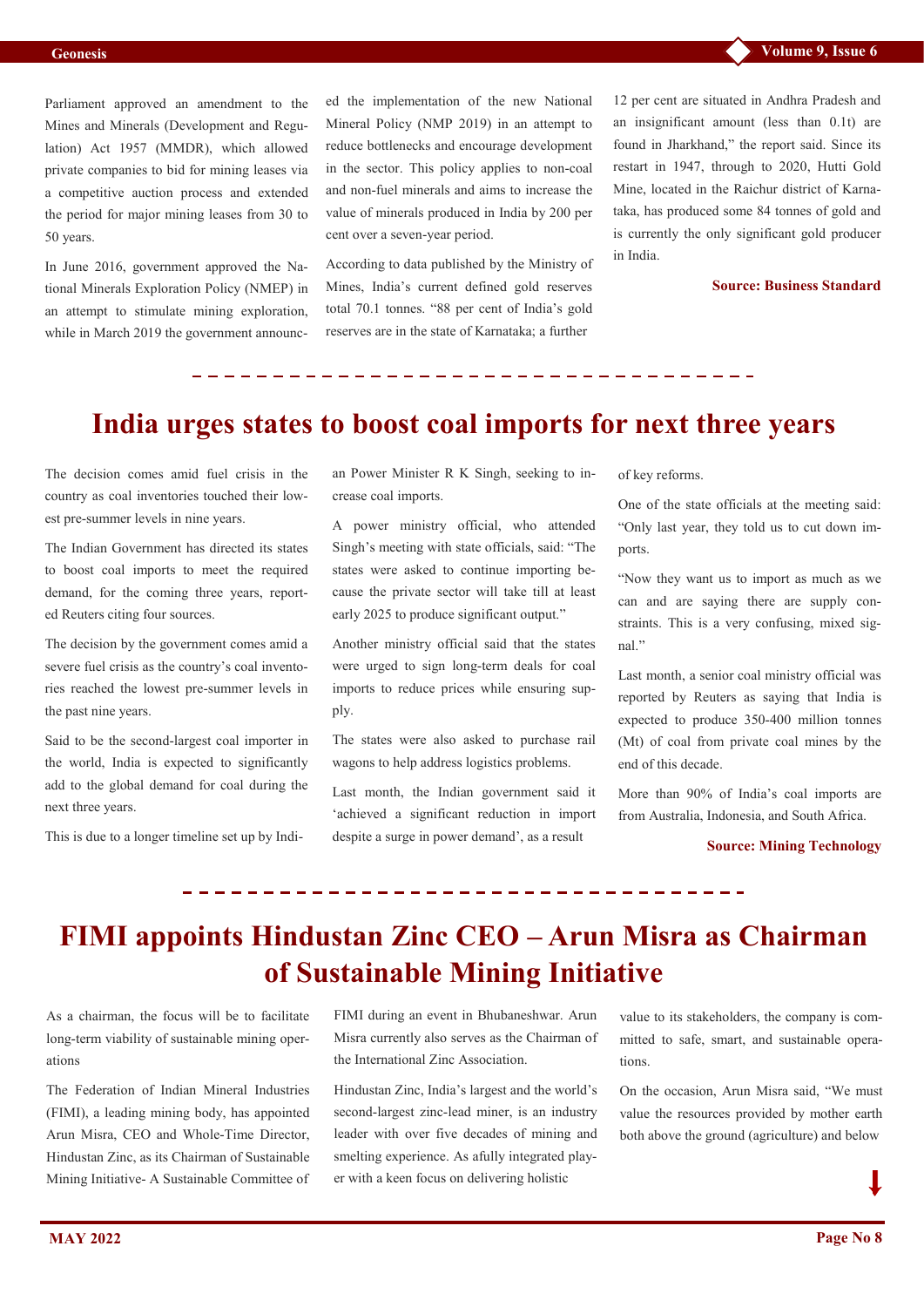#### **Geonesis**

the ground (minerals). Minerals are not only vital inputs in our daily lives but also necessary for India's growth have always believed that India is blessed with a plethora of mineral resources which will play an important role in realizing the dream of Aatma Nirbhar Bharat.

As a Chairman of Governing council of Sustainable Mining Initiative of FIMI, my focus will be on mineral conservation while creating a sustainable environment and enabling mines to become net zero. My efforts have and will continue to be dedicated to this growth journey."

The Indian mining sector is now at a crucial stage following the greenfield and brownfield mine auctions. Given that the country's current mining ecosystem is dynamic, it is imperative

that all stakeholders, including policymakers and the industry, adopt global best practices and collaborate in order to ensure long-term sustainability for the sector.

The Federation of Indian Mineral Industries (FIMI), established in 1966, is a national apex body that seeks to promote the interests of all mining, mineral processing, metal making, and other mineral-based industries. FIMI has more than 400 direct members and 25 regional associations which represent local small mining units across the country.

Following Arun Misra's appointment as Chairman of Sustainable Mining Initiative, FIMI has hosted the Sustainable Mining Summit 2022 from 28th – 29th April 2022 at Hotel Mayfair Lagoon in Bhubaneswar. The summit's primary aim was to put together a roadmap for sustainable mining in India.

They emphasised on how our mines need to compete with global mines in terms of productivity, efficiency & safety as well as environment management and developing skilled workforce to handle imported sophisticated mining equipment.

Various stakeholders, including government agencies, regulators, industry stalwarts, practising managers, NGOs, academicians, and strategists, came together during the summit to deliberate these issues afflicting the Indian mining industry as it inches closer to a new era in its history.

**Source: HZ India**

# **Fast-track mining rights allocation to revive ailing sector, Centre urges SC**

While the mining lease was sought with respect to the 947.046 hectare Thakurani B-Block Iron Ore Mines, the company has alleged that the state government has been failing to comply with the central government's and high court's repeated directions.

The central government on Thursday urged the Supreme Court to revive the ailing mining sector, considering the cascading effect it is likely to have on the economy, especially in the aftermath of the coronavirus pandemic. Any further delay in allocation of mineral resources will have an adverse impact on mineral production, the ministry of mines told the apex court.

After the expiry of mining leases in 2020, till date 27 mines have been auctioned, of which 26 have started production, it said. The Odisha government has also initiated the auction process for Thakurani-B iron ore block in Keonjhar district, which has mineral reserves of approximately 275.49 million MT of high quality ore. Continuity of production from these mines will significantly contribute towards the supply of raw material to iron orebased industries, it said.

The ministry's response came on an appeal by

Sarda Mines (SMPL) seeking direction to the Odisha government to execute a mining lease deed in its favour for the remaining 10 years of the 30-year renewal period it was entitled to under the terms of the Orissa High Court's earlier orders of 1991 and 1998.

While the mining lease was sought with respect to the 947.046 hectare Thakurani B-Block Iron Ore Mines, the company has alleged that the state government has been failing to comply with the central government's and high court's repeated directions.

SMPL, which was a supplier of high-quality ore to the Naveen Jindal-led JSPL plant, had acquired the mining lease for 20 years from August 2001 to 2021 for the Thakurani iron ore mine. However, the environment clearance (EC) was granted only in 2004, and mining operations were stopped for want of EC beyond March 2014. In January 2020, SMPL had paid `933.60 crore for excess production of iron ore and resumed mining operations.

The government, while seeking impleadment in the case, said renewal beyond the stipulated period would be tantamount to following the old regime of first-come-first-serve basis and in defiance of the 2015 amended provisions

that envisage public auctioning to ensure fairness and transparency and provide for a fixed tenure of 50 years for the mining leases. " … the whole auction regime will fall flat on its face as the same do not find support of any of the provisions of the amended Act … tenure for grant of mining lease cannot be changed/ moulded as per the whims and fancies of the lessee," the affidavit said. It said auctioning also ensures the best price for the minerals as the successful bidder has to pay additional revenue (auction premium) to the state government in addition to royalty.

If SMPL's prayers are allowed, it will have "pan-India ramification", solicitor general Tushar Mehta told the SC, adding that the earlier orders cannot be held to be binding now when there has been a change in law.

A Bench led by Chief Justice NV Ramana on Thursday sought a response from SMPL, which objected to the government's impleadment in the case. Earlier, the apex court had asked the Odisha government to maintain status quo with regard to the mining auction and not to take any coercive action against the mining company till the next date of hearing.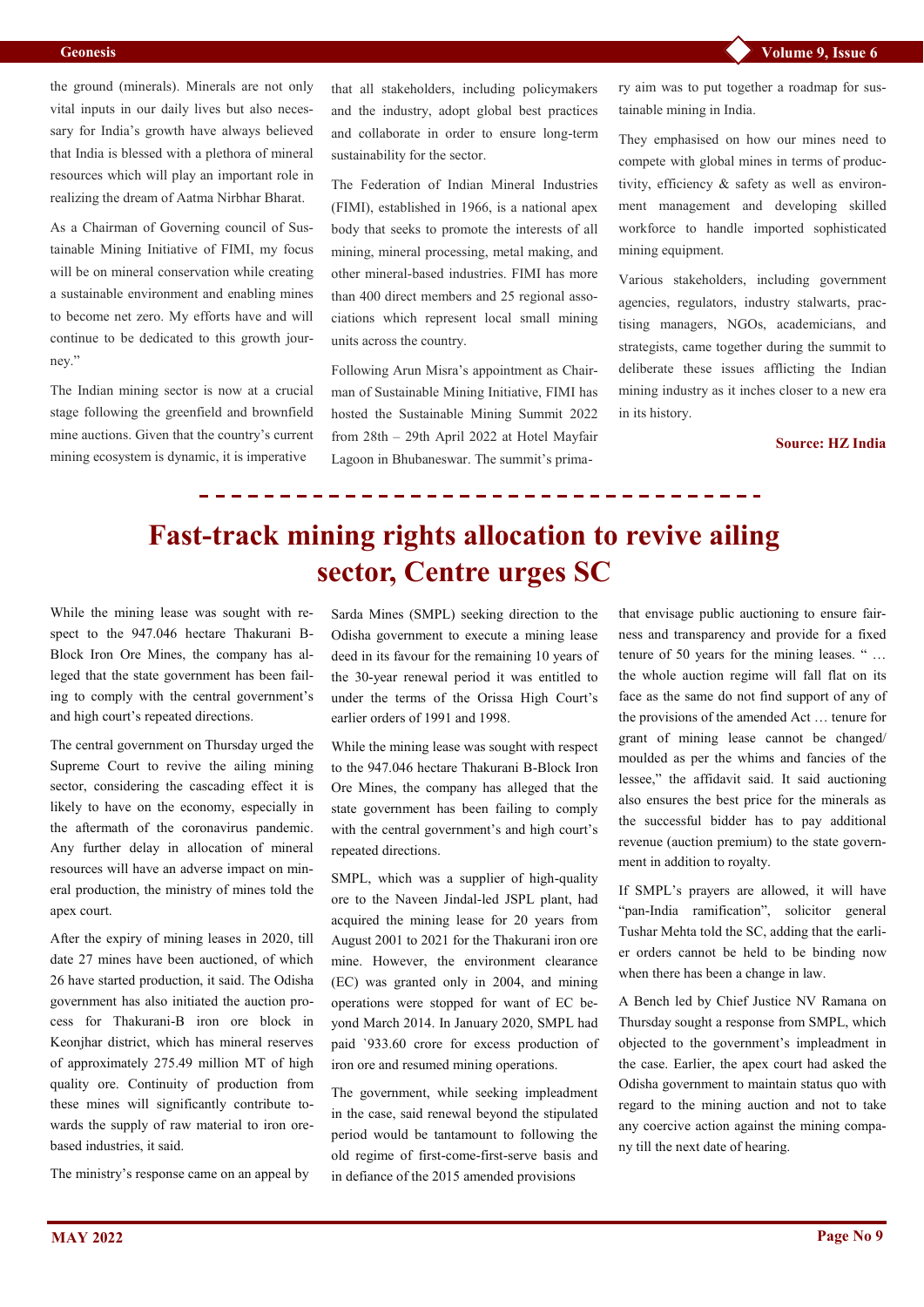# **How ending mining would change the world**

### *Mining fuels the modern world, but it also causes vast environmental damage. What would happen if we tried to do without it?*

If you can't grow it, you have to mine it" goes the miner's credo. The extraction of minerals, metals and fuels from the ground is one of humankind's oldest industries. And our appetite for it is growing.

Society is more dependent on both greater variety and larger volumes of mined substances than ever before. If you live in a middleincome country[, every year you use roughly](https://unstats.un.org/sdgs/report/2019/goal-12/)  [17 tonnes](https://unstats.un.org/sdgs/report/2019/goal-12/) of raw materials – equivalent to the weight of three elephants and twice as much as 20 years ago. For a person in a high-income country, it is 26 tonnes – or four and a half elephants' worth.

Extracting new materials continues to be cheaper than re-use for many substances, leading some experts to sound the warning about the increasing pressure of mines on the natural world. A growing chorus is concerned that environmental toll of mine-caused pollution and biodiversity loss, as well as the social impacts caused to local communities, could sometimes outweigh the benefits of mining.

But what if we stopped extraction of fossil fuels and minerals entirely? What if, in order to better protect the environment, humanity decided the contents of the Earth's crust were off limits?

### *Workers in the Democratic Republic of Congo's deep cobalt pits would drop their shovels, colossal bucketwheels in Germany's brown coal mines would cease to strip mine*

It's an unlikely scenario, to be sure, and one that would cause hardship for many people – particularly if it happened suddenly. But imagining a world without access to the underground allows us to examine how dependent we have become on this ongoing extraction. It also invites us to consider the frivolousness with which we often then throw these materials away, and to examine the overlooked potential in this waste as a source of new materials.

So could considering the end of mining help to

change how we use materials today?

Victor Maus, a researcher in geoinformatics and sustainability at the University of Economics and Business in Vienna, Austria, has spent the last three years poring over satellite images of the Earth's surface to estimate the total area humans currently give over to mining. [The results surprised him.](https://www.nature.com/articles/s41597-020-00624-w) "It's a countrysized area, and that's just with the mines that are reported," he says.

#### *You might also like:*

- [The industry creating a third of the](https://www.bbc.com/future/article/20211215-the-buildings-made-from-rubbish)  [world's waste](https://www.bbc.com/future/article/20211215-the-buildings-made-from-rubbish)
- [The new use for old coal mines](https://www.bbc.com/future/article/20210706-how-flooded-coal-mines-could-heat-homes)
- [The environmental case for buying a coal](https://www.bbc.com/future/article/20220118-the-environmental-case-for-buying-a-coal-mine)  [mine](https://www.bbc.com/future/article/20220118-the-environmental-case-for-buying-a-coal-mine)

The land size of mining had never been surveyed by satellite before, making it tricky to train a computer how to identify mines from thousands of photos. Maus and his team therefore had no choice but to make his estimates by eye, and spent hours tracing polygons around the shapes of open pits, shafts and waste tailings ponds. "I was seeing polygons in my sleep," he says.

Above ground, he found, mining sites covered around [100,000 sq km \(38,600 sq](https://www.wu.ac.at/en/research/research-portal/news/details-news/detail/mining-poses-danger-to-the-climate-and-biodiversity)  [miles\),](https://www.wu.ac.at/en/research/research-portal/news/details-news/detail/mining-poses-danger-to-the-climate-and-biodiversity) larger than Austria or five times the size of Wales. "And that's just the mines that are active," says Maus.

Mining is also one of the most basic forms of enterprise, and many locations are unreported. "In reality, the world's total mining area is even larger."

### *In a world of no mining, ghost towns would be created almost overnight*

On the first day of a world that stopped mining, the activity across this collective expanse would grind to a halt. Workers in the [Democratic Republic of Congo's deep](https://theconversation.com/as-cobalt-demand-booms-companies-must-do-more-to-protect-congolese-miners-149486)  [cobalt pits](https://theconversation.com/as-cobalt-demand-booms-companies-must-do-more-to-protect-congolese-miners-149486) would drop their shovels, colossal bucketwheels in [Germany's brown coal](https://www.bbc.com/future/article/20210419-the-end-of-the-worlds-capital-of-brown-coal)  [mines](https://www.bbc.com/future/article/20210419-the-end-of-the-worlds-capital-of-brown-coal) would cease to strip mine, and the small boats in the [Mekong delta would stop sucking](https://pulitzercenter.org/stories/dramatic-photos-show-how-sand-mining-threatens-way-life-southeast-asia) 

up sands.

The first shockwave would be to jobs. Across the world, ending mining would terminate an [estimated four million formal jobs in the](https://www.unep.org/explore-topics/extractives/why-does-extractives-matter)  [industry.](https://www.unep.org/explore-topics/extractives/why-does-extractives-matter) And the toll wouldn't stop there.

"There's a number of [further] people that rely indirectly on mining sites that would make it greater," says Eléonore Lèbre, who researches the social impacts of mining from the University of Queensland. More than 100 mil[lion](https://www.worldbank.org/en/news/press-release/2021/05/03/better-working-conditions-can-improve-safety-and-productivity-of-artisanal-and-small-scale-miners-around-the-world) livelihoods in work connected to artisanal mining – groups and individuals that mine on smaller scale, often informally – would be lost.

[Lèbre's research has involved](https://smi.uq.edu.au/profile/2537/eleonore-lebre) studying the effect of mine closure on towns in remote Australia. "In rural areas, where there might have been mining operations for decades, you have communities that have grown to depend on them." In a world of no mining, ghost towns would be created almost overnight.

These impacts wouldn't stay confined to those communities for long. By day seven, massive ripples would be felt in society. "Energy would be the chief worry," says John Thompson, a mining consultant and professor of sustainability based in Vancouver. "And coal would be the first to go."

Coal is heavy and bulky, so it moves around the world in short supply chains – often going straight from mine to power plant. "Because it takes up so much space, power stations don't have much to rely on in terms of stockpiles," he says. The constant conveyor belt would empty very quickly if mining came to an end.

With [35% of the world still relying on coal for](https://www.bp.com/en/global/corporate/energy-economics/statistical-review-of-world-energy.html)  [electricity,](https://www.bp.com/en/global/corporate/energy-economics/statistical-review-of-world-energy.html) few countries would escape a sudden energy crisis. However, coal use for electricity generation is not equal the world over – it is [15% in Europe, 63% in China and 84% in](https://www.bp.com/en/global/corporate/energy-economics/statistical-review-of-world-energy.html)  [South Africa](https://www.bp.com/en/global/corporate/energy-economics/statistical-review-of-world-energy.html) – so energy inequality between countries would soon be felt.

To cope with this cut off from electricity, governments might begin looking to the past. The UK's mining strikes of the 1970s, where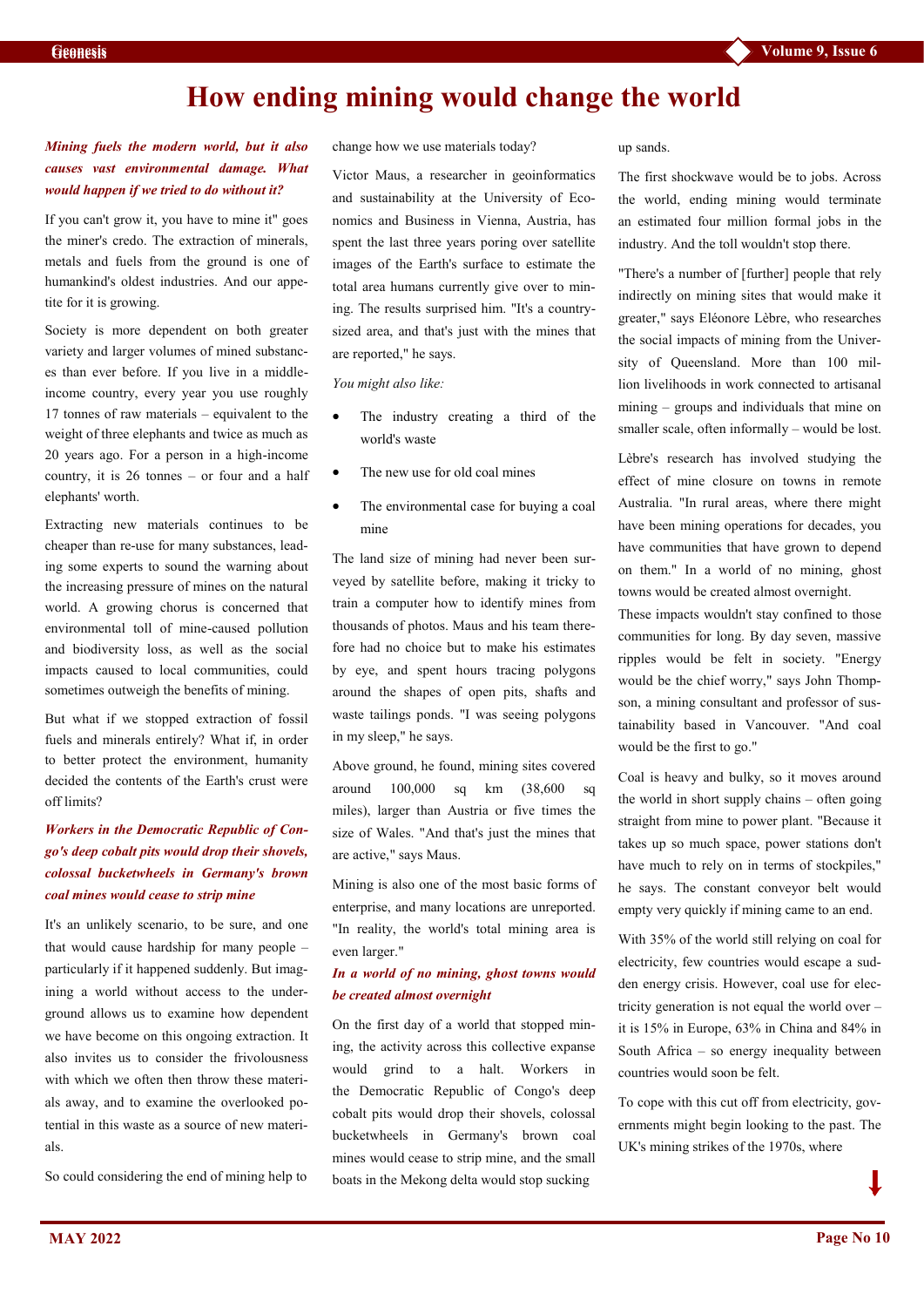rolling blackouts and electricity rations were enforced, could be used as a form of damage control. "The three-day-week policy could make a comeback," says Thompson, referring to how the UK government reduced working and manufacturing to three days instead of five to handle the electricity shortage from the strikes and the oil crisis of 1973.

An indirect, but crippling effect of such electricity drops in the modern day would be the cut to communications. The internet, many of whose servers still rely on coal-powered electricity, would be slashed or reduced. Mobile phone networks might hang on for longer, but with less electricity in the grid, charging devices could become a luxury. Corded land lines, which are connected to centralised telephone exchanges, would last longest – at least as long as back-up generators and batteries could keep them going.

### *We mine vastly more sand than anything – Aurora Torres*

Soon after, bulky materials would become scarce. Stocks of sand and gravel, which are essential ingredients for making concrete, are relatively shallow. Reserves of the two would be depleted within two to three weeks, says Thompson.

"Sand and gravel are the most mined solid materials by mass," says Aurora Torres, who researches the environmental pressures of sand use at the Catholic University of Louvain, Belgium. "We mine vastly more sand than anything." The [UN estimates we get through](https://unepgrid.ch/en/activity/sand)  40-[50 billion tonnes](https://unepgrid.ch/en/activity/sand) of sand per year. *([Read](https://www.bbc.com/future/article/20191108-why-the-world-is-running-out-of-sand)  [more about the world's extraordinary demand](https://www.bbc.com/future/article/20191108-why-the-world-is-running-out-of-sand)  [for sand.\)](https://www.bbc.com/future/article/20191108-why-the-world-is-running-out-of-sand)*

There is some capacity to recycle used con[crete,](https://www.bbc.com/future/article/20211215-the-buildings-made-from-rubbish) but the rate at which we use fresh concrete far outstrips current recycling rates. There would also be quality concerns. "Most recycled concrete is 'downcycled' to lowergrade uses such as road building," says Torres. So while there would be a rush to implement better recycling processes, in the short-term, the building of new homes would plummet.

Meanwhile, the temperature in existing homes would become increasingly uncomfortable as

gas stores began depleting after a handful of weeks, reducing power for heating and cooling. In economies that rely on gas-fired power stations for electricity [such as the United Arab](https://www.bp.com/en/global/corporate/energy-economics/statistical-review-of-world-energy.html)  [Emirates \(95%\), Russia \(45%\), the US \(41%\)](https://www.bp.com/en/global/corporate/energy-economics/statistical-review-of-world-energy.html)  [and the UK \(36%\),](https://www.bp.com/en/global/corporate/energy-economics/statistical-review-of-world-energy.html) blackouts would become more frequent. Any plastics production able to remain working would be restricted to recyclables as its gas feedstock disappeared.

But there is more to modern society than energy and buildings. "It's after about two months that things would get really interesting, as the mining halt would hit metals," says Thompson. Many mined metals are traded through exchanges in London and New York, where numbers and figures swapped over the trading floor denote the real-life movement of physical stockpiles between warehouses all over the world. For copper, an excellent conductor which is essential for almost all electronics, stockpiles would dwindle to nothing in around six to 10 weeks, Thompson estimates.

This would lead the price of metals to skyrocket. "It's not hard to imagine that theft would increase at this point," says Thompson. When the copper price rose to all-time highs in the 2010s, [crime rose with it.](https://journals.sagepub.com/doi/10.1177/0022427810393021) Buildings, streetlamps, train lines – anything with copper in – were stripped of their cables for resale. Theft might increase for all the industrial metals – copper, iron, aluminium, zinc, lead and nickel – which [by mass account for 98%](https://www.sciencedirect.com/science/article/pii/S0921344920304249?via%3Dihub) of all mined metals. The shortage would reveal how much this handful of metals have become the lifeblood of society.

### *The production of petrol, diesel, plastics and road asphalt would come to end. And with them, the fossil fuel age*

Most countries mine something. China, Australia and the US are the global leaders for [production value of raw materials,](https://www.icmm.com/website/publications/pdfs/social-performance/2020/research_mci-5.pdf) but extraction makes up a far larger share of the economy for some other nations. In at least 18 countries, metallic minerals and coal account for more than half of all exports; for some of these, it's more than 80%. In a no-mining-of-metals scenario, the entire economies of countries such as Suriname with its industrial gold mining, the Democratic Republic of Congo, where cobalt is

king, and Mongolia, a leading exporter of copper, would be at risk.

Simon Jowitt, an economic geologist at the University of Nevada, Las Vegas, does not mince words on what he thinks the end of metals mining would look like. "It would be the end of society as we recognise it today," he says, noting that we mine more now than we ever have before.

A good example of our increasing reliance on a wide array of metals is the average mobile phone, says Jowitt. In the 1980s, a mobile needed 20 or so different elements. A new smartphone today needs more than twice that. "Modern life is simply minerals- and metalsintensive. We wouldn't be having this conversation without them," he quips via video call from his home in Nevada.

Around three months after the end of mining, stockpiles of rare earth metals and other metals [useful to technology](https://www.techmetalsresearch.com/guide/what-are-technology-metals/) would be finished, leading to worrying trends for the pharmaceutical, car, electronics and construction industries. This would lead to massive unemployment that on "a never-before-seen scale", says Thompson.

### *Pressure would soon increase to redirect all metals recycling into renewables*

Just in time for the collapse of supply chains, oil reserves would finally run out. The US's strategic petroleum reserve, the largest fallback [oil stockpile in the world,](https://www.petro-online.com/news/analytical-instrumentation/11/breaking-news/where-are-the-worlds-biggest-strategic-petroleum-reserves/42339) contains 730 million barrels of oil stored in salt caverns across the country – [enough for three months at most.](https://www.iea.org/areas-of-work/ensuring-energy-security/oil-security) The production of petrol, diesel, plastics and road asphalt would come to end. And with them, the fossil fuel age.

After a handful of months, global food supplies would be in crisis. An estimated 50% of food [production](https://ourworldindata.org/how-many-people-does-synthetic-fertilizer-feed) depends on [synthetic fertilisers,](https://data.worldbank.org/indicator/AG.CON.FERT.ZS) which are made up of varying formulas of phosphorus, potassium and natural gas. Lower crop yields could lead to food shortages. "Particularly in countries where climate doesn't support food production," says Thompson.

Nuclear fuel is stocked months in advance, so it could be up to a year before society ran out of nuclear power. Renewables, however, would be the ultimate kingmakers. Nations with the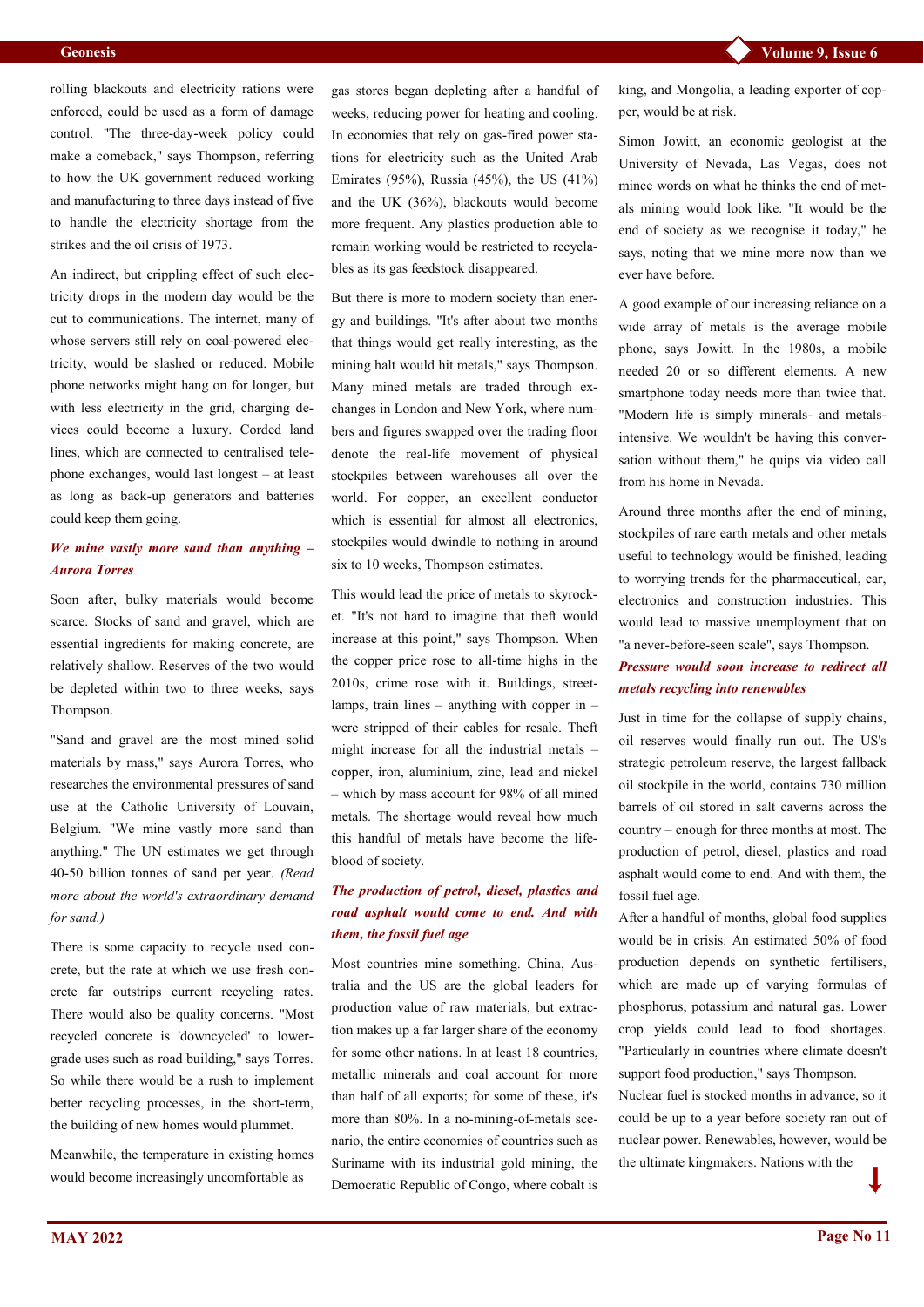highest renewable power generation per person would be at a huge advantage. [Iceland](https://www.government.is/topics/business-and-industry/energy/) and Norway, which both source nearly all their power from hydroelectric and geothermal sources, would be among the best equipped nations to ride out the socioeconomic storm.

In a cruel twist of fate, though, despite huge demand for new renewable power, deployment rates of wind and solar power would slump. The paradox of renewables is that, in their current form, they need unprecedented volumes of non-renewable mined materials.

"Increasing renewables, while it means fewer fossil fuels out of the ground, means large upticks in battery metals such as cobalt and nickel," says Thompson. Solar panels demand large amounts of silicon for the semiconductors in their cells. Wind turbines need rare earth metals such as neodymium for powerful magnets that generate electricity with the turn of the blades.

Pressure would soon increase to redirect all metals recycling into renewables. "We do recycle a fair amount already," says Jowitt. "Most of the base metals and a handful of other elements are [already recycled at their](https://www.researchgate.net/figure/Estimated-end-of-life-EoL-recycling-rates-for-sixty-metals-Graphic-taken-from-UNEP_fig2_301388900)  end-of-[life by a rate of more than 50%."](https://www.researchgate.net/figure/Estimated-end-of-life-EoL-recycling-rates-for-sixty-metals-Graphic-taken-from-UNEP_fig2_301388900)

Other metals that are critical to renewables, however, such as rare earths, are "lost by design", he says. "The way we currently use them is inherently non-recyclable." This is because technologies use tiny amounts of more and more elements, all in different ways, making it difficult to separate them to get the individual metals out.

### *There may also be the development of new biomaterial that could mimic or replace the role of metals – John Thompson*

But even if technology developed to extract these tiny quantities of rare earth metals, it's unlikely that it would meet the amount needed to vastly expand renewable energy. "The metals demand is already set to exceed current production many times over," says Jowitt. According to the World Bank, in a world on track to keep global warming below 2C, the annual production of graphite, cobalt and lithi-

um will be [five times higher by 2050](https://www.worldbank.org/en/news/press-release/2020/05/11/mineral-production-to-soar-as-demand-for-clean-energy-increases) than today's production.

There is also a huge inequality in the current distribution of already-extracted metals across the world. Most mined and processed metals are in use in the Global North, where they have been imported, meaning populations in the Global South would have less access to recyclable material. [The richest 20% of the](https://www.sciencedirect.com/science/article/pii/S030142072030996X?via%3Dihub)  [global population have access to 60](https://www.sciencedirect.com/science/article/pii/S030142072030996X?via%3Dihub)-75% of the world's in-[use metal stock](https://www.sciencedirect.com/science/article/pii/S030142072030996X?via%3Dihub) per capita, according to one study, a spread even more unequal than [carbon emissions inequality.](https://www.bbc.com/future/article/20211025-climate-how-to-make-the-rich-pay-for-their-carbon-emissions) A new world with no mining would have to think carefully about equal access to materials.

An unprecedented rush for research could lead to breakthroughs in recycling technology and circular design, however. "Products would be designed so that they last longer or so that they can be taken apart more easily, and the components returned into the system," says Thompson. This would be an about-face for the tech industry, which today creates produces batteries that are [notoriously difficult to recycle.](https://www.bbc.com/future/article/20220105-lithium-batteries-big-unanswered-question)  Research might be funnelled into methods of gleaning metals without mining, such as the electrolysis [of seawater and brines.](https://pubs.rsc.org/en/content/articlehtml/2017/ew/c6ew00268d) "There may also be the development of new biomaterial that could mimic or replace the role of metals," says Thompson. "Luckily these would probably be more recyclable.

Meanwhile, energy production might need to adapt to smaller, more decentralised systems, probably using already-invented tech. Last year, the environmental campaign group Seas At Risk i[magined](https://seas-at-risk.org/wp-content/uploads/2021/06/Breaking-Free-From-Mining.pdf) a society in 2050 that had banned mining in 2020. Bereft of a constant supply of metals, the blueprint completely overhauls the electricity grid, with a transition from large, metals-heavy solar and wind farms to decentralised and low-tech distribution. "Direct hydro- and wind-power were other age-old technologies that made their comeback, not only for industrial applications but even for water-powered household devices," it says. Instead of large lithium-ion batteries, compressed-air systems, thermal energy storage and gravity batteries become the champions of energy storage.

### *A mine that is abandoned can have chronic pollution for hundreds if not thousands of years – Eléonore Lèbre*

Seas At Risk argues for the importance of rethinking energy consumption in a no-mining scenario, as well as for careful environmental policy. Without a clear vision, controversial biofuel production might make up the energy shortfall, with vast areas of land given over to forestry practices to provide wood as a source of building materials, energy and biofuels.

But the work wouldn't stop there. For Lèbre, who researches mine closure, the closed mines themselves would be a huge source of concern. If all mining stopped there would still be an area at least the size of Austria with degrading and in some cases dangerous levels of heavy metals. "Mining is a process of entropy. We are bringing material from locked-up concentrations underground and letting them out into the world."

Ensuring the clean-up and and rehabilitation of these areas would be vital. Mines usually operate at depths below the water table, which need to be constantly dewatered using pumps. When a mine is abandoned, the ground water gradually refloods underground passages and mineral seams over many months, creating acidic reservoirs of water. Above ground, meanwhile, tailings ponds and piles of lowgrade ore with traces of heavy metals lie in wait. "All of this material is exposed to water and oxygen," says Lèbre. Exposing such elements to, well, the elements, wreaks havoc on ecosystems, soils and water supplies through acid leaching. "A mine that is abandoned can have chronic pollution for hundreds if not thousands of years," says Lèbre.

Cleaning up a mine consists of reducing water acidity, detoxifying the soil and treating waste before reintroducing flora and fauna to the site. It's a lengthy, expensive process and can cost billions for a [single, large mine.](https://www.abc.net.au/news/rural/2022-02-02/ranger-uranium-mine-cleanup-cost-blowout-to-2-2-billion/100798666) Avoiding an environmental catastrophe, and cleaning all the world's mines at once, would cost hun[dreds of billions](https://carbontracker.org/taxpayers-may-have-to-pay-280-billion-in-onshore-plugging-costs-for-oil-and-gas-wells/) or even trillions.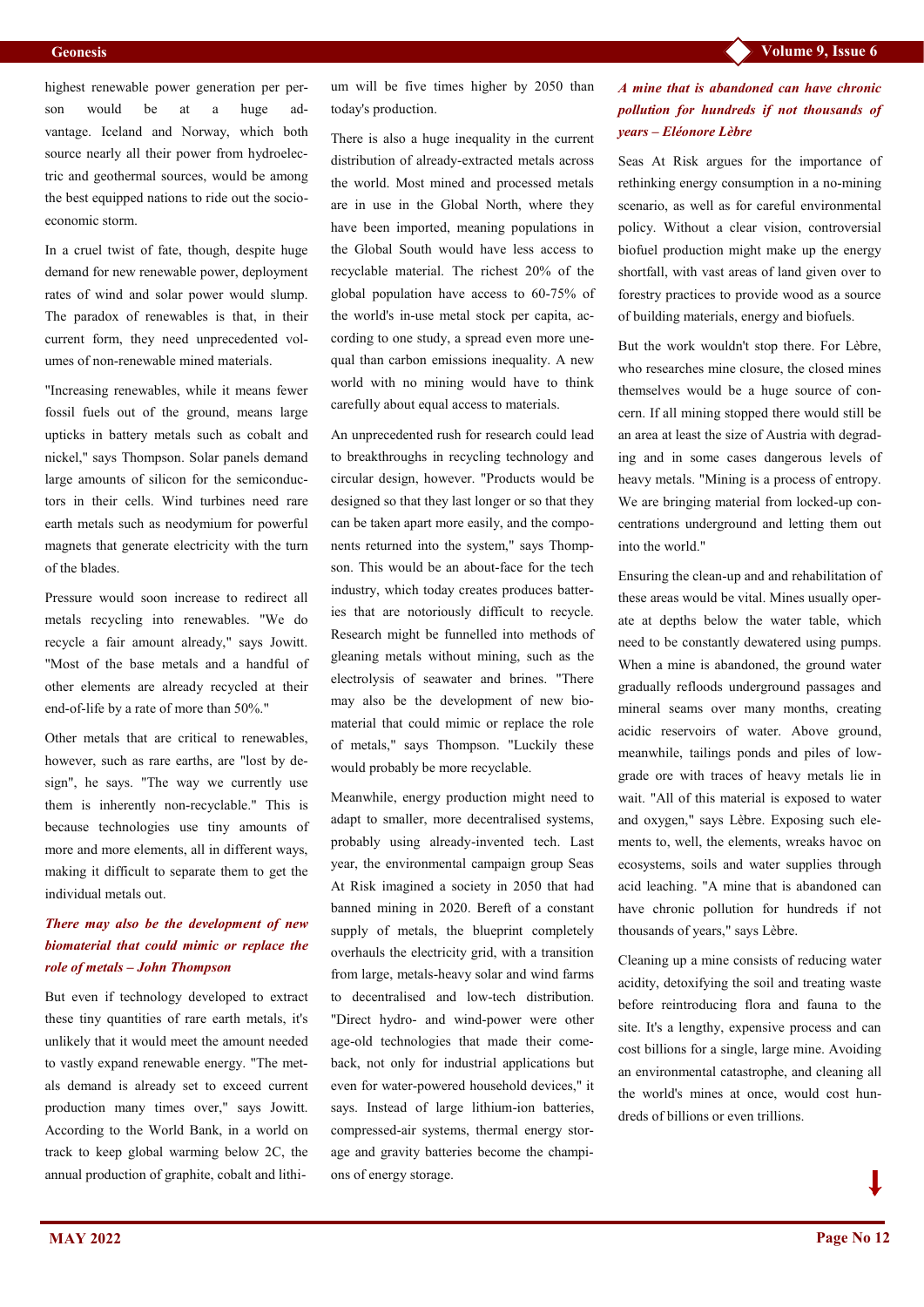#### **Geonesis**

*Mining is not going anywhere anytime soon: in fact, experts predict a new surge in metals and aggregate mining over the coming decades*

Global inequalities would be seen in this mining clean up too. Maus, in his tracing of polygons across the map, has discovered that the majority of reported mines are located in the tropics, one chapter of a larger shift of mining from the Global North to the Global South over the last century. In a world that ended mining, these regions would have the bigger burden of the clean-up projects.

With healthy soils and water re-established,

though, eventually nature would return to mining sites. Wastes and tailings ponds, meanwhile, could present an opportunity to access metals. "Most of a mine's desired elements are [the very same] pollutants present in the waste," says Lèbre.

Mining is not going anywhere anytime soon: in fact, [experts](https://www.sciencedirect.com/science/article/pii/S0959378021000820) [predict](https://pubs.acs.org/doi/10.1021/acs.est.7b05154) a new surge in metals and [aggregate mining](https://www.nature.com/articles/s41893-022-00857-0) over the coming decades. With the exception of a handful of elements, such as lead and tin, [the extraction of all metals](https://pubs.geoscienceworld.org/segweb/segdiscovery/article-abstract/doi/10.5382/2021-127.fea-01/608409/Battery-and-Energy-Metals-Future-Drivers-of-the)  [is even increasing](https://pubs.geoscienceworld.org/segweb/segdiscovery/article-abstract/doi/10.5382/2021-127.fea-01/608409/Battery-and-Energy-Metals-Future-Drivers-of-the) on a per capita basis, notes Jowitt.

Warranting more concern, perhaps, is the fact

that more mining will likely create more land impacts. Mining and biodiversity researcher Laura Sonterand her colleagues recently warned that [mining the materials needed for](https://www.nature.com/articles/s41467-020-17928-5)  [renewable energy](https://www.nature.com/articles/s41467-020-17928-5) will increase the threats to biodiversity. Without careful planning, these new threats could surpass those avoided by climate change mitigation.

Perhaps in time, the concept of material footprints, as an addition to carbon footprints, will catch on with governments, as they increasingly realise how much care we need to take of all our non-renewable resources.

**Source: BBC**

### **SWASTHA** *A GEMCOKATI EMPLOYEES INITIATIVE*

# **Learning the difference between reacting and responding - A must as it plays a major role in the life's out comes.**

Two words that get used commonly in our day to day lives without realization is 'react and respond' .In the first go both the words seem to have the same meaning and may sometimes indicate that each is a synonym for the other . But if we go deeper into understanding the two words, we realize that there is a profound difference in the meaning of both especially when challenging situations are thrown at us from time to time.

If we see the Latin root of 'react'is  $-$  " back  $+$ action , to do , to perform". It means that you are taking action back at something or someone.

In contrast , the Latin root of 'respond' is "  $back + answer$  ". The key take away is that you are answering back to someone or something usually in words.

Through millions of years of evolution humans are wired to react in certain ways to the situations they face from time to time. The focus on reaction is based on our survival instinct because as humans, living in the dense forests as well understanding that we are much

weaker than other wild ferocious animals living in close proximity, there was no time to ponder and deliberate before taking action as by that time our ancestors would likely be killed.

 Even after millions of years of being out of surroundings and living in this safe and technology centered environment our old wiring in our brains are still guided to perceive every challenging situation as a threat to our survival and trigger our fight or flight reaction (not response) ,thus increasing our chances of living another day , passing our genes and propagating our species.

When we face modern day challenges and obstacles , the same instinctive reactions arise , which involves threat to our self- identity , self –esteem , self –worth, our goals , desires and aspirations , our need to be in control of everything around us , need to please everyone , fear of failure , desperately wanting to see ourselves nothing short of a perfectionist ,which is a delusion in reality.



We need to learn the hard truth, what worked in the cave man age does not work in  $21<sup>st</sup>$  century. Here lies the critical distinction how these two words are used and in turn how it impacts our lives.

Our reactions based on our primitive instincts to the modern day complexities rarely leads to positive outcomes, but in contrast adds to disrupting the alignment of the natural way of flow of a wonderful gift of life.

Thankfully as a part of human evolution we are perfecting our "executive functions" associated with memory , analysis , planning , problem solving and decision making.

Now the Latin root of response says , by